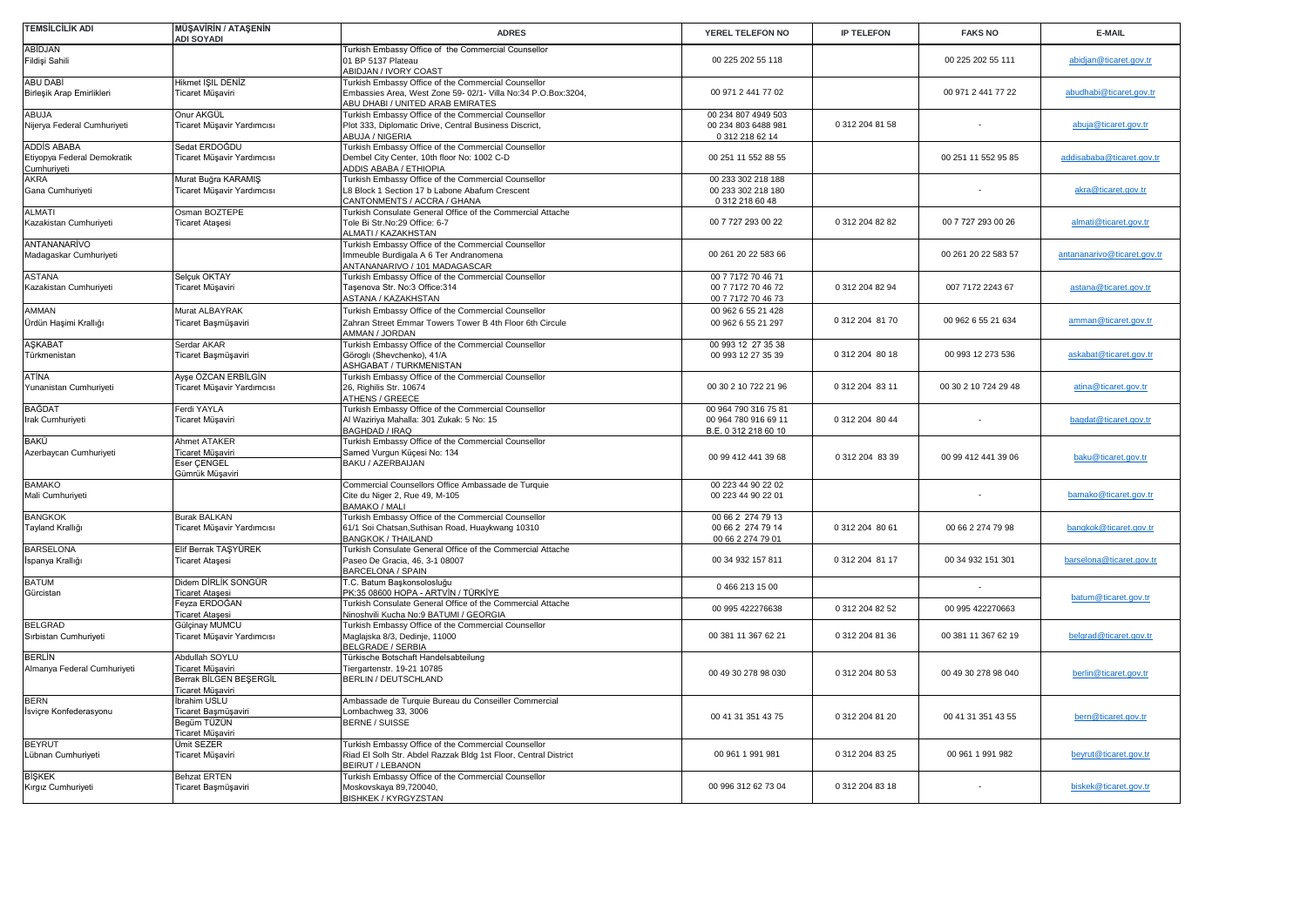| <b>TEMSİLCİLİK ADI</b>                            | <b>MÜSAVİRİN / ATAŞENİN</b><br><b>ADI SOYADI</b>                                | <b>ADRES</b>                                                                                                                                           | YEREL TELEFON NO                                                  | <b>IP TELEFON</b> | <b>FAKS NO</b>                                         | E-MAIL                     |
|---------------------------------------------------|---------------------------------------------------------------------------------|--------------------------------------------------------------------------------------------------------------------------------------------------------|-------------------------------------------------------------------|-------------------|--------------------------------------------------------|----------------------------|
| <b>BOGOTA</b><br>Kolombiya Cumhuriyeti            | Türker KOCAMIŞ<br>Ticaret Müşaviri                                              | Turkish Embassy Office of the Commercial Counsellor<br>Calle 76 No:8-47<br><b>BOGOTA / COLOMBIA</b>                                                    | 00 57 (1) 321 00 70<br>00 57 (1) 321 00 73<br>00 57 (1) 321 00 75 |                   | 00 57 (1) 321 00 76                                    | bogota@ticaret.gov.tr      |
| <b>BOSTON</b><br>Amerika Birleşik Devletleri      |                                                                                 | Turkish Consulate General Office of the Commercial Attache<br>31 Saint James Avenue, Suite 840,<br>BOSTON MA 02116 / USA                               | 00 1 857 991 1684                                                 |                   | 00 1 857 991 1686                                      | boston@ticaret.gov.tr      |
| <b>BRATISLAVA</b><br>Slovak Cumhuriyeti           | Şahika Sibel ÖZKAYA<br>Ticaret Müşaviri                                         | Turkish Embassy Office of the Commercial Counsellor<br>Panenska 18, 811 03<br>BRATISLAVA 1 / SLOVAK REPUBLIC                                           | 00 421 2 5443 00 43                                               | 0 312 204 80 26   |                                                        | bratislava@ticaret.gov.tr  |
| <b>BRÜKSEL</b><br>Belçika Krallığı                | İsmail Gencay OĞUZ<br>Ticaret Başmüşaviri                                       | Ambassade de Turquie Bureau du Conseiller Commercial<br>Rue Montoyer 4, 1000<br>BRUXELLES / BELGIQUE                                                   | 00 322 513 94 28<br>00 322 514 29 78                              | 0 312 204 82 56   | 00 322 514 45 63                                       | bruksel@ticaret.gov.tr     |
|                                                   | Erkan ERTÜRK<br>Gümrük Müşaviri                                                 | Ambassade de Turquie Bureau du Conseiller en Douane<br>Rue Montoyer 4, 1000<br><b>BRUXELLES / BELGIQUE</b>                                             | 00 322 513 41 66<br>00 322 506 11 68                              |                   | 00 322 513 41 66                                       | qtbbel@ticaret.gov.tr      |
| <b>BUDAPEŞTE</b><br>Macaristan                    | Ayşe Başak ARASLI AKYOL<br>Ticaret Müşaviri<br>Meral SENGÜL<br>Ticaret Müşaviri | Turkish Embassy Office of the Commercial Counsellor<br>Török Kereskedelmi Tanacsos, H-1062 BUDAPEST Andrassy ut 123<br><b>BUDAPEST / HUNGARY</b>       | 00 36 1 479 06 89<br>00 36 1 344 49 98<br>00 36 1 344 49 58       |                   | 00 36 1 344 58 96                                      | budapeste@ticaret.gov.tr   |
| <b>BUENOS AIRES</b><br>Arjantin Cumhuriyeti       | Biray KUŞ<br>Ticaret Müşaviri                                                   | Embajada de Turquia Officina de Consejeria Comercio<br>Av. Alicia Moreau de Justo 1120, Piso 4-Office 404/A<br><b>BUENOS AIRES / ARGENTINA</b>         | 00 5411 5032 4133<br>00 5411 5032 4134                            | 0 312 204 83 05   | 00 54 11 5277 4198<br>00 54 11 4331 6655               | buenosaires@ticaret.gov.tr |
| <b>BÜKRES</b><br>Romanya                          | Sude GÜRCAN<br>Ticaret Müşaviri                                                 | Turkish Embassy Office of the Commercial Counsellor<br>Bd. Magheru No:24 Et:4 Apt:27 Sektor 1<br><b>BUCHAREST / ROMANIA</b>                            | 00 40 21 318 39 39                                                | 0 312 204 82 66   | 00 40 21 318 44 99                                     | bukres@ticaret.gov.tr      |
| CAKARTA<br>Endonezya Cumhuriyeti                  | Mustafa Murat TAŞKIN<br>Ticaret Müşaviri                                        | Turkish Embassy Office of the Commercial Counsellor<br>J1. HR Rasuna Said. Kav. 1,<br>Kuningan JAKARTA 12950 / INDONESIA                               | 00 62 21 522 95 15                                                |                   | 00 62 21 522 95 13<br>00 62 21 522 60 56               | cakarta@ticaret.gov.tr     |
| CEZAYİR<br>Cezayir Demokratik Halk<br>Cumhuriyeti | <b>Bahadır ERKAN</b><br>Ticaret Müşaviri                                        | Ambassade de Turquie Bureau du Conseiller Commercial<br>Rue De L'Aqueduc Bt A3 Residence Chabani Val D'Hydra<br>ALGER / ALGERIE                        | 00 213 21 60 79 59                                                |                   | 00 213 21 60 79 61                                     | cezayir@ticaret.gov.tr     |
| <b>CIDDE</b><br>Suudi Arabistan Krallığı          | Hıfzı Oğuz KORKMAZ<br><b>Ticaret Ataşesi</b>                                    | Turkish Embassy Office of the Commercial Counsellor<br>P.O.Box:70 Sultan Str. Al Center Floor:M<br>JEDDAH / SAUDI ARABIA                               | 00 966 12 610 60 11<br>00 966 12 610 60 22                        |                   | 00 966 12 610 60 33                                    | cidde@ticaret.gov.tr       |
| <b>DAKAR</b><br>Senegal Cumhuriyeti               | Özgür İlhan YALNIZ<br>Ticaret Müşaviri                                          | Ambassade de Turquie Bureau du Conseiller Commercial<br>Rue Leon Frobenius Villa No: 7-BP: 6060 Etoile<br>DAKAR / SENEGAL                              | 00 221 3386 97994<br>00 221 3386 97991                            |                   | 00 221 338 69 79 93<br>00 221 338 69 79 92             | dakar@ticaret.gov.tr       |
| <b>DAKKA</b><br>Bangladeş Halk Cumhuriyeti        | Kenan KALAYCI<br>Ticaret Müşavir Yardımcısı                                     | Turkish Embassy Office of the Commercial Counsellor<br>House No:6, Madani Avenue, Baridhara<br>DHAKA / 1212 BANGLADESH                                 | 00 88 096 048 00 117<br>00 88 096 048 00 118                      | 0 312 204 82 59   | 880 9604800139                                         | dakka@ticaret.gov.tr       |
| DARÜSSELAM<br>Tanzanya Birleşik Cumhuriyeti       | Onur BİLGEN<br>Ticaret Müşaviri                                                 | Turkish Embassy Office of the Commercial Counsellor<br>Toure Drive 8, Oysterbay, P.O.Box:21761,<br>DAR es SALAAM / TANZANIA                            | 00 255 22 292 34 13                                               |                   |                                                        | darusselam@ticaret.gov.tr  |
| <b>DEVENTER</b><br>Hollanda Krallığı              | Volkan Ümit TAKIŞ<br>Ticaret Ataşesi                                            | Turkish Consulate General Office of the Commercial Attache<br>Singel 23, 7411 HW<br>DEVENTER / THE NETHERLANDS                                         | 00 31 570 597 428<br>00 31 570 597 239                            | 0 312 204 83 35   |                                                        | deventer@ticaret.gov.tr    |
| <b>DOHA</b><br>Katar Devleti                      | Burak GÜRESCİ<br>Ticaret Müşaviri                                               | Turkish Embassy Office of the Commercial Counselor<br>Al Katifiya Zone 66, Al Rabwa Street 310, Diplomatic Area, Dafna, P.O.Box: 1977<br>DOHA - QATAR  | 00 974 443 421 30                                                 | 0 312 204 80 11   | 00 974 443 421 28                                      | doha@ticaret.gov.tr        |
| DUBAİ<br>Birleşik Arap Emirlikleri                | Ahmet CANLI<br><b>Ticaret Ataşesi</b><br>Hasan ÖNAL<br><b>Ticaret Ataşesi</b>   | Turkish Consulate General Office of the Commercial Attache<br>Dubai World Trade Center Tower 29 th floor P.O.Box.:9221<br>DUBAI / UNITED ARAB EMIRATES | 00 971 4 332 79 33                                                | 0 312 204 81 34   | 00 971 4 332 53 43                                     | dubai@ticaret.gov.tr       |
| <b>DUBLIN</b><br>İrlanda Cumhuriyeti              | İbrahim ÖZKAYA<br>Ticaret Müşavir Yardımcısı                                    | Turkish Embassy Office of the Commercial Counsellor<br>8 Raglan Road, Ballsbridge,<br>DUBLIN 4 / IRELAND                                               | 00 353 1 668 18 37                                                |                   | 00 353 1 668 17 91                                     | dublin@ticaret.gov.tr      |
| <b>DUŞANBE</b><br>Tacikistan Cumhuriyeti          | Muhammed Emrah SOĞANCI<br>Ticaret Müşavir Yardımcısı                            | Turkish Embassy Office of the Commercial Counsellor<br>Rudaki Ave. 15<br>DUSHANBE / TAJIKISTAN                                                         | 00 992 37 221 16 09                                               | 0 312 204 81 62   | 00 992 37 221 16 13<br><b>BF</b><br>00 992 37 51 00 12 | dusanbe@ticaret.gov.tr     |
| DÜSSELDORF<br>Almanya Federal Cumhuriyeti         | Anıl Gürtuna KAYA<br>Ticaret Ataşesi                                            | Generalkonsulat Der Republik Türkei Der Handelsattache<br>Graf-Adolf Str. 80 D-40210<br>DUSSELDORF / DEUTSCHLAND                                       | 00 49 211 355 8113                                                | 0 312 204 82 86   | 00 49 211 355 8210                                     | dusseldorf@ticaret.gov.tr  |
| <b>ERBİL</b><br>Irak Cumhuriyeti                  | Zihni TUĞRUL<br>Ticaret Ataşesi                                                 | Turkish Consulate General Office of the Commercial Attache<br>Ster Tower No:602 Gulan Street                                                           | 00 964 66 224 6234<br>00 964 750 717 4345                         |                   |                                                        | erbil@ticaret.gov.tr       |
|                                                   | Ersay CETE<br>Gümrük Ataşesi                                                    | ERBIL / IRAQ                                                                                                                                           |                                                                   |                   |                                                        | erbilgumruk@ticaret.gov.tr |
| <b>FİLİBE</b><br>Bulgaristan Cumhuriyeti          | Mehmet Ali ERDEM<br><b>Ticaret Ataşesi</b>                                      | Turkish Consulate General Office of the Commercial Attache<br>Filip Makedonski 10, 4000<br>FILIBE / BULGARIA                                           | 00 359 32 275 185<br>00 359 32 275 186                            | 0 312 204 82 97   | 00 359 32 275 185                                      | filibe@ticaret.gov.tr      |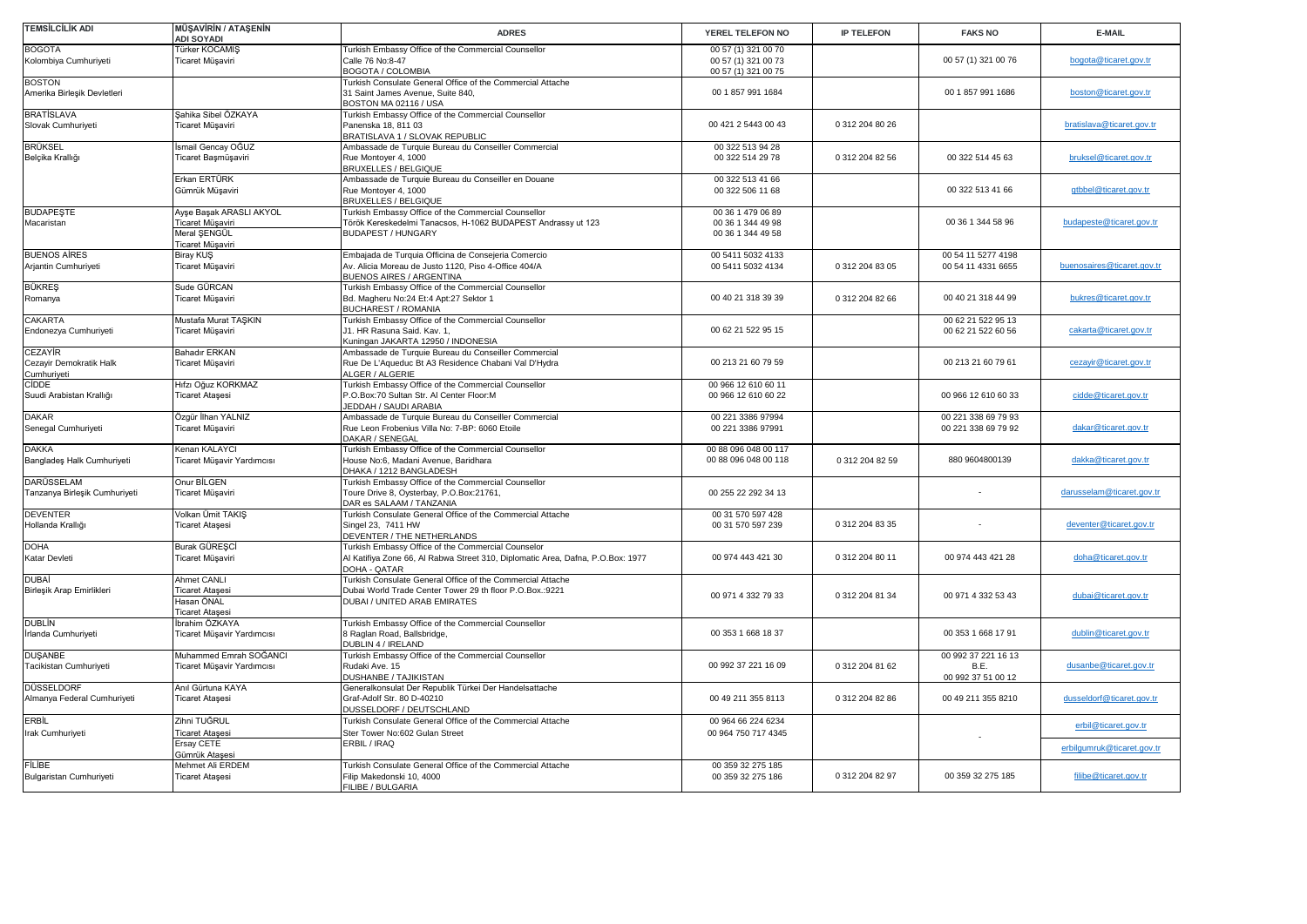| <b>TEMSİLCİLİK ADI</b>                               | <b>MÜŞAVİRİN / ATAŞENİN</b><br><b>ADI SOYADI</b> | <b>ADRES</b>                                                                                                                                                                              | YEREL TELEFON NO                                                  | <b>IP TELEFON</b>                  | <b>FAKS NO</b>                             | E-MAIL                     |
|------------------------------------------------------|--------------------------------------------------|-------------------------------------------------------------------------------------------------------------------------------------------------------------------------------------------|-------------------------------------------------------------------|------------------------------------|--------------------------------------------|----------------------------|
| <b>FRANKFURT</b><br>Almanya Federal Cumhuriyeti      | Tansu GÜNENDİ<br><b>Ticaret Ataşesi</b>          | Generalkonsulat Der Republik Türkei Der Handelsattache<br>Kennedyallee 115-117 60594 FRANKFURT am Main / DEUTSCHLAND                                                                      | 00 49 69 689 709 11                                               |                                    | 00 49 69 689 709 13                        | frankfurt@ticaret.gov.tr   |
| <b>GUANCO</b><br>Çin Halk Cumhuriyeti                | Serdar AFSAR<br>Ticaret Ataşesi                  | Turkish Consulate General Office of the Commercial Attache<br>23 A, Development Center, No:3, Lin Jiang Avenue, Zhujiang New Town<br>Guangzhou, 510623 / PEOPLE'S REPUBLIC of CHINA       | 00 86 20 3785 3430                                                |                                    | 00 86 20 3785 3409                         | guangzhou@ticaret.gov.tr   |
| <b>HAMBURG</b><br>Almanya Federal Cumhuriyeti        | Uğur ÖZCAN<br><b>Ticaret Ataşesi</b>             | Generalkonsulat Der Republik Türkei Der Handelsattache<br>Mittelweg 13, Etage 3 20148<br>HAMBURG / DEUTSCHLAND                                                                            | 00 49 40 444466<br>00 49 40 4105689                               | 0 312 204 81 08                    | 00 49 40 440147                            | hamburg@ticaret.gov.tr     |
| <b>HANNOVER</b><br>Almanya Federal Cumhuriyeti       | Nilüfer SANDALLI<br><b>Ticaret Ataşesi</b>       | Generalkonsulat Der Republik Türkei Der Handelsattache<br>An Der Christuskirche 3 30167<br>HANNOVER / DEUTSCHLAND                                                                         | 00 49 511 21 55 0 444                                             | 0 312 204 80 37<br>0 312 204 82 73 | 0049 511 21 55 0445                        | hannover@ticaret.gov.tr    |
| <b>HANOI</b><br>Vietnam Sosyalist Cumhuriyeti        |                                                  | Turkish Embassy Office of the Commercial Counsellor<br>44/B Ly Thuong Kiet Str., HCO Building, 14th Floor, Hoan Kiem Dist.<br>HANOI / VIETNAM                                             | 00 84 24 39 38 76 29                                              |                                    | 00 84 24 39 38 76 30                       | hanoi@ticaret.gov.tr       |
| <b>HARTUM</b><br>Sudan Cumhuriyeti                   | M.Göktuğ BAYRI<br>Ticaret Müşaviri               | Turkish Embassy Office of the Commercial Counsellor<br>Farah Abdelmageed Farah Building, Mecca Street, Elriyadh Square 18, No:9<br><b>KHARTOUM / SUDAN</b>                                | 00 249 183 22 70 01<br>00 249 183 21 44 01                        | 0 312 204 81 00                    |                                            | hartum@ticaret.gov.tr      |
| <b>HAVANA</b><br>Küba Cumhuriyeti                    | Alev DÜZGÜN<br>Ticaret Müşaviri                  | <b>Turkish Embassy Office of the Commercial Counsellor</b><br>Seccion Comercial De La Embajada De Turquia 5 Ta Avenida No: 3805<br>Entre 36 Y 40. Miramar, Ciudad<br><b>HAVANA / CUBA</b> | 00 1 613 902 57 11<br>0 312 218 60 91                             |                                    | 00 53 7 204 28 99                          | havana@ticaret.gov.tr      |
| <b>HELSİNKİ</b><br>Finlandiya Cumhuriyeti            | Serdar Akıncı<br>Ticaret Müşaviri                | Turkish Embassy Office of the Commercial Counsellor<br>Mechelininkatu 28 A a 4 FL-00100<br><b>IELSINKI / FINLAND</b>                                                                      | 00 358 9 477 41 70                                                | 0 312 204 83 40                    | 00 358 9 44 44 92                          | helsinki@ticaret.gov.tr    |
| <b>HONG KONG</b><br>Çin Halk Cumhuriyeti             | Merve YILMAZCAN<br>Ticaret Ataşesi               | Turkish Consulate General Office of the Commercial Attaché<br>Room 1907, 19/F., Tower One, Lippo Centre, 89 Queensway,<br>HONG KONG                                                       | 00 852 2893 6609                                                  | 0 312 204 81 14                    | 00 852 2893 6620                           | hongkong@ticaret.gov.tr    |
| <b>HOUSTON</b><br>Amerika Birleşik Devletleri        |                                                  | Turkish Consulate General Office of the Commercial Attaché<br>1990 Post Oak Blvd Suite 1300 HOUSTON, TX 77056<br>J.S.A                                                                    | 00 1 713 622 5849<br>Dahili - Ext:10                              | 0 312 204 81 79                    | 00 1 713 623 6639                          | houston@ticaret.gov.tr     |
| <b>İSKENDERİYE</b><br>Mısır Arap Cumhuriyeti         |                                                  | Turkish Consulate General Office of the Commercial Attache<br>24 El Pharana Street, Flat No:7 Bab Sharky<br><b>LEXANDRIA / EGYPT</b>                                                      | 00 203 483 19 27<br>00 203 483 19 28                              | 0 312 204 82 12                    | 00 203 483 19 29                           | iskenderiye@ticaret.gov.tr |
| <b>İSLAMABAD</b><br>Pakistan İslam Cumhuriyeti       | Demir Ahmet ŞAHİN<br>Ticaret Müşaviri            | Turkish Embassy Office of the Commercial Counsellor<br>Diplomatic Enclave Street No:1, G-5<br>SLAMABAD / PAKISTAN                                                                         | 00 92 51 282 91 23<br>00 92 51 831 98 28                          | 0 312 204 80 10                    | 00 92 51 282 93 63                         | islamabad@ticaret.gov.tr   |
| <b>JUBA</b><br>Güney Sudan Cumhuriyeti               |                                                  | Turkish Embassy Office of the Commercial Counsellor<br>Block 3K South, Plots No:880-881, Hai Matar,<br><b>JUBA / SOUTH SUDAN</b>                                                          | 00 211 954 36 67 72                                               |                                    |                                            | juba@ticaret.gov.tr        |
| KABİL<br>Afganistan İslam Cumhuriyeti                | Caner BOZAT<br>Ticaret Müşavir Yardımcısı        | Turkish Embassy Office of the Commercial Counsellor<br>Shah Mahmoud Ghazi Khan Street No:134<br><b>KABUL / AFGHANISTAN</b>                                                                | 00 93 20 210 40 23<br>0312 218 60 83 - 149                        | 0 312 204 82 75                    | 00 93 20 210 40 23                         | kabil@ticaret.gov.tr       |
| <b>KAHİRE</b><br>Mısır Arap Cumhuriyeti              | Mehmet GÜNEŞ<br>Ticaret Müşavir Yardımcısı       | Turkish Embassy Office of the Commercial Counsellor<br>3 (Swiss Tower), Ibn Katheer Str. corner of El-Nile Str., Floor: 2, Flat: 3,<br>DOKKI-GIZA / EGYPT                                 | 00 202 3762 68 02                                                 | 0 312 204 82 14                    | 00 202 3762 68 03                          | kahire@ticaret.gov.tr      |
| <b>KAMPALA</b><br>Uganda Cumhuriyeti                 |                                                  | Turkish Embassy Office of the Commercial Counsellor<br>Elgon Terrace Plot No:9 P.O.Box: 34718 Kololo<br><b>KAMPALA / UGANDA</b>                                                           | 00 256 414 500 182                                                |                                    |                                            | kampala@ticaret.gov.tr     |
| <b>KARACİ</b><br>Pakistan İslam Cumhuriyeti          | Eyyup YILDIRIM<br>Ticaret Ataşesi                | Turkish Consulate General Office of the Commercial Attache<br>House No:29-A, Khayaban-e-Hafiz, Phase V, D.H.A.<br>KARACHI / PAKISTAN                                                      | 00 92 21 35 87 89 99<br>00 92 34 02 22 88 02                      | 0 312 204 80 96                    | 00 92 21 35 81 03 57<br>00 92 21 58 74 691 | karaci@ticaret.gov.tr      |
| <b>KARAKAS</b><br>Bolivarcı Venezuela<br>Cumhuriyeti | Ali ATİLLA<br>Ticaret Müşaviri                   | Turkish Embassy Office of the Commercial Counsellor<br>Calle Kemal Atatürk No:6 Quinta Turquesa, Valle Arriba,<br>061 CARACAS / VENEZUELA                                                 | 00 58 212 427 04 38<br>00 58 212 427 79 81<br>00 58 212 991 00 75 |                                    | 00 58 212 992 04 42                        | karakas@ticaret.gov.tr     |
| KAZABLANKA<br>Fas Krallığı                           | Mehmet ELBİR<br>Ticaret Başmüşaviri              | Turkish Embassy Office of the Commercial Counsellor<br>Angel Boulevard d'Anfa et Rue d'Algerie, 2 eme etage, appt. 1<br>CASABLANCA / MAROC                                                | 00 212 522 27 67 57                                               |                                    | 00 212 522 27 67 62                        | kazablanka@ticaret.gov.tr  |
| KAZAN<br>Rusya Federasyonu                           | smet ÖZKAN<br><b>Ticaret Ataşesi</b>             | Turkish Consulate General Office of the Commercial Attache<br>M. Gorkiy Cad. 23/27, PB 141, 420015 KAZAN - TATARSTAN /<br>RUSSIAN FEDARATION                                              | 00 7843 238 24 27<br>00 7843 299 53 17                            | 0 312 204 80 90                    | 00 7843 264 46 40                          | kazan@ticaret.gov.tr       |
| KİEV<br>Ukrayna                                      |                                                  | <b>Turkish Embassy Office of the Commercial Counsellor</b><br>Panasa Myrnoho Str. 22, 01901<br><b>YIV / UKRAINE</b>                                                                       | 00 380 44 377 76 77                                               | 0 312 204 82 17                    | 00 380 44 377 76 67                        | kiev@ticaret.gov.tr        |
| KİNŞASA<br>Kongo Demokratik Cumhuriyeti              | Yusuf Biçer<br>Ticaret Müşaviri                  | Ambassade de Turquie Bureau du Conseiller Commercial<br>18 Avenue Pumbu, B.P.7817, Gombe<br>(INSHASA / REPUBLIQUE DEMOCRATIQUE DU CONGO                                                   | 00 243 895 56 78 98                                               |                                    |                                            | kinsasa@ticaret.gov.tr     |
| KİŞİNEV<br>Moldova Cumhuriyeti                       | Elif DURAKOĞLU<br>Ticaret Müşaviri               | <b>Turkish Embassy Office of the Commercial Counsellor</b><br>Strada Alexei Mateevici, 55<br>CHISINAU / MOLDOVA                                                                           | 00 373 22 22 22 28                                                |                                    | 00 373 22 21 16 40                         | kisinev@ticaret.gov.tr     |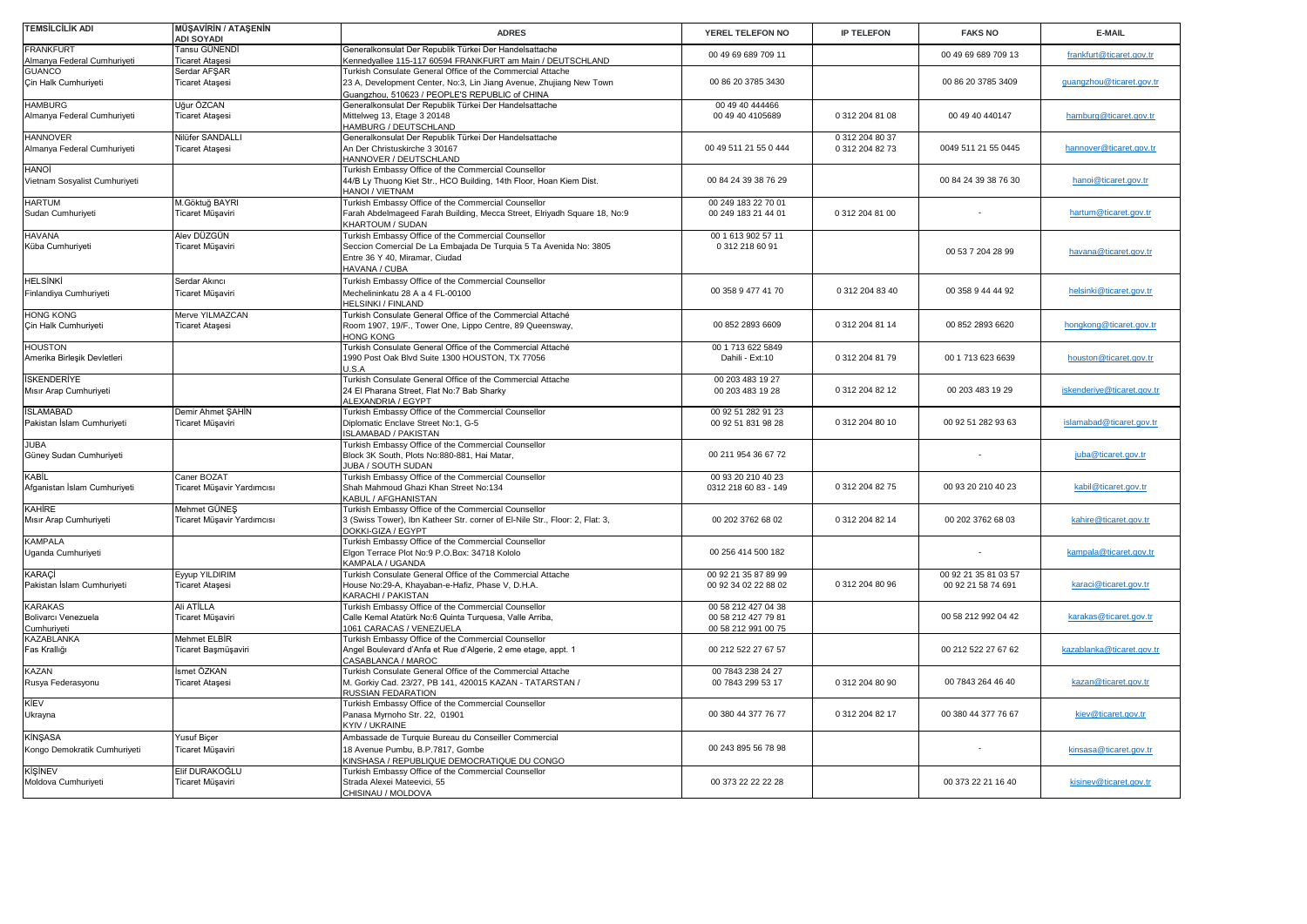| TEMSİLCİLİK ADI                                 | <b>MÜŞAVİRİN / ATAŞENİN</b><br><b>ADI SOYADI</b>                                                                                                                                 | <b>ADRES</b>                                                                                                                                                                        | YEREL TELEFON NO                                                  | <b>IP TELEFON</b>                  | <b>FAKS NO</b>                          | E-MAIL                                         |
|-------------------------------------------------|----------------------------------------------------------------------------------------------------------------------------------------------------------------------------------|-------------------------------------------------------------------------------------------------------------------------------------------------------------------------------------|-------------------------------------------------------------------|------------------------------------|-----------------------------------------|------------------------------------------------|
| KİTO<br>Ekvator Cumhuriyeti                     | Suat ALTAŞ<br>Ticaret Müşavir Yardımcısı                                                                                                                                         | Embajada de Turquía, Oficina de Consejero Comercial<br>Avenida Portugal E12-33 y Francisco Casanova esquina,<br>QUITO / ECUADOR                                                     | 00 593 2 333 24 39                                                |                                    |                                         | kito@ticaret.gov.tr                            |
| <b>KOPENHAG</b><br>Danimarka Krallığı           | Çağrı Alpgiray KALE<br>Ticaret Müşaviri                                                                                                                                          | Turkish Embassy Office of the Commercial Counsellor<br>Borgergade 42, DK-1300<br>COPENHAGEN K / DENMARK                                                                             | 00 45 33 12 29 20                                                 | 0 312 204 82 38                    |                                         | kopenhag@ticaret.gov.tr                        |
| <b>KÖSTENCE</b><br>Romanya                      | Kadir YAZIHAN<br><b>Ticaret Ataşesi</b>                                                                                                                                          | Turkish Consulate General Office of the Commercial Attache<br>Bd. Mamaia, nr. 48, Parter<br>CONSTANTA / ROMANIA                                                                     | 00 40 341 147 212                                                 | 0 312 204 81 92                    | 00 40 341 146 635                       | kostence@ticaret.gov.tr                        |
| KUALA LUMPUR<br>Malezya                         | Setenay İYİGÜN<br><b>Ficaret Müşaviri</b><br>Elif HALİLOĞLU GÜNGÜNEŞ<br>Ticaret Müşaviri                                                                                         | Turkish Embassy Office of the Commercial Counsellor<br>Hampshire Place Office A-13-2, 157 Hampshire 1 Jalan Mayang Sari 54050<br>KUALA LUMPUR / MALAYSIA                            | 00 603 2163 09 10<br>00 603 2163 09 12<br>00 603 2163 09 13       | 0 312 204 82 30                    | 00 603 2163 09 11                       | kualalumpur@ticaret.gov.tr                     |
| KUDÜS<br>Filistin Devleti                       | Sabahaddin TARHAN<br><b>Ticaret Ataşesi</b>                                                                                                                                      | Turkish Consulate General Office of the Commercial Attache<br>Sheikh Jarrah, Nablus Road 87 P.O.BOX.: 19031<br>JERUSALEM 91190                                                      | 00 972 2 532 24 11<br>B.E.<br>00 972 2 591 05 55                  | 0 312 204 80 77                    | 00 972 2 532 24 56<br>00972 2 582 02 14 | kudus@ticaret.gov.tr                           |
| <b>KUVEYT</b><br>Kuveyt Devleti                 | Atilla Uğur BAŞBUĞ<br>Ticaret Müşaviri                                                                                                                                           | Turkish Embassy Office of the Commercial Counsellor<br>P.O.BOX.: 24517, Safat 13106<br>Embassies Area, Istiqlal Street, Block 5, Daiyah,<br>KUWAIT                                  | 00 965 2256 06 58                                                 |                                    | 00 965 2256 06 73                       | kuveyt@ticaret.gov.tr                          |
| LAHEY<br>Hollanda Krallığı                      | Askın PEKEL<br>Ticaret Müşavir Yardımcısı                                                                                                                                        | Turkish Embassy Office of the Commercial Counsellor<br>Jan Evertstraat 15, 2514<br>BS DEN HAAG / THE NETHERLANDS                                                                    | 00 3170 362 35 76                                                 | 0 312 204 82 01                    | 00 3170 362 43 32                       | lahey@ticaret.gov.tr                           |
| <b>LEFKOSA</b><br>Kuzey Kıbrıs Türk Cumhuriyeti | Hayrettin YÜCEL<br>Ticaret Başmüşaviri<br>Eyüp GÖNÜLTAS<br>Gümrük Müşaviri                                                                                                       | Turkish Embassy Office of the Commercial Counsellor<br>Bedrettin Demirel Cad.<br>LEFKOSA / K.K.T.C.                                                                                 | 0 392 228 89 84<br>0 392 227 88 69<br>0 392 228 16 60             | 0 312 204 82 91<br>0 392 228 89 87 | 0 392 227 2756                          | lefkosa@ticaret.gov.tr                         |
| LİMA<br>Peru Cumhuriyeti                        | Ömer Asım AKSOY<br>Ticaret Müşaviri                                                                                                                                              | Turkish Embassy Office of the Commercial Counsellor<br>Calle Miguel de Cervantes 504 San Isidro,<br>LIMA / PERU                                                                     | 00 511 56 27 826                                                  |                                    |                                         | lima@ticaret.gov.tr                            |
| LİYON<br>Fransa Cumhuriyeti                     | Ayşe Figen SAFALI<br><b>Ticaret Ataşesi</b>                                                                                                                                      | Consulat Général de Turquie Bureau de l'Attaché Commercial<br>59 rue de Crequi 69006<br>YON / FRANCE                                                                                | 00 33 427 01 37 26                                                | 0 312 204 81 71                    | 00 33 437 43 12 54                      | lyon@ticaret.gov.tr                            |
| LİZBON<br>Portekiz Cumhuriyeti                  |                                                                                                                                                                                  | Turkish Embassy Office of the Commercial Counsellor<br>Avenida da Liberdade No:69, 5-D. 1250-140<br><b>ISBOA / PORTUGAL</b>                                                         | 00 351 21 096 64 00                                               |                                    | 00 351 21 099 60 89                     | lizbon@ticaret.gov.tr                          |
| LÜBLİYANA<br>Slovenya Cumhuriyeti               | Gamze DOĞAN<br>Ticaret Müşaviri                                                                                                                                                  | Turkish Embassy Office of the Commercial Counsellor<br>Tivoli Center, Bleiweisova cesta 30, SI-1000<br>JUBLJANA / SLOVENIA                                                          | 00 386 1 230 20 20                                                |                                    | 00 386 1 234 53 48                      | ljubljana@ticaret.gov.tr                       |
| LONDRA<br>Birleşik Krallık (İngiltere)          | Tarık SÖNMEZ<br>Ticaret Başmüşaviri<br>Hacı Hasan Murat ÖZSOY<br>Ticaret Başmüşaviri<br>Süleyman BEŞLİ<br>Ticaret Başmüşaviri<br>Ahmet Enes TEKCAN<br>Ticaret Müşavir Yardımcısı | Turkish Embassy Office of the Commercial Counsellor<br>43 Belgrave Square<br>LONDON SW1X 8PA / UNITED KINGDOM                                                                       | 00 4420 7838 9167                                                 | 0 312 204 82 28<br>0 312 204 80 48 | 00 4420 7235 2207                       | londra@ticaret.gov.tr<br>london@ticaret.gov.tr |
| LOS ANGELES<br>Amerika Birleşik Devletleri      | Yavuz MOLLASALİHOĞLU<br><b>Ticaret Ataşesi</b><br>Mehmet CETİK<br><b>Ticaret Ataşesi</b>                                                                                         | Turkish Consulate General Office of the Commercial Attache<br>6380 Wilshire Blvd. Suite: 1710 LOS ANGELES CA 90048<br>U.S.A                                                         | 00 1 323 852 1894                                                 | 0 312 204 82 23                    | 00 1 323 852 1896                       | losangeles@ticaret.gov.tr                      |
| LUANDA<br>Angola Cumhuriyeti                    | Şakir Yasin ŞEKER<br>Ticaret Müşavir Yardımcısı                                                                                                                                  | Turkish Embassy Office of the Commercial Counsellor<br>Avenida Pedro de Castro Van-Dunem Loy, 535, Mundo Verde-Talatona,<br>LUANDA / ANGOLA                                         | 00 244 939 765 336<br>00 244 943 757 642                          |                                    |                                         | luanda@ticaret.gov.tr                          |
| LUSAKA<br>Zambiya Cumhuriyeti                   | Cem Emre ÖZKÖSE<br>Ticaret Müşaviri                                                                                                                                              | Turkish Embassy Office of the Commercial Counsellor<br>Plot No:5208 United Nations Avenue<br>USAKA / ZAMBIA                                                                         | 00 260 211 25 83 41<br>00 260 211 25 83 42<br>00 260 211 25 90 12 | 0 312 204 82 85                    | 00 260 211 25 83 45                     | lusaka@ticaret.gov.tr                          |
| LÜKSEMBURG<br>Lüksemburg Büyük Dükalığı         |                                                                                                                                                                                  | Turkish Embassy Office of the Commercial Counsellor<br>49, rue Siggy vu Lëtzebuerg L-1933 LUXEMBOURG / GRAND-DUCHE<br><b>DE LUXEMBOURG</b>                                          | 00 352 44 32 81 130                                               |                                    | 00 352 44 32 81 134                     | luksemburg@ticaret.gov.tr                      |
| MADRİD<br>İspanya Krallığı                      | Ahmet Altuğ LEBLEBİCİER<br>Ticaret Müşavir Yardımcısı                                                                                                                            | Embajada de Turquia Consejeria Commercial<br>Calle Covarrubias, 94-D 28010<br>MADRID / ESPANA                                                                                       | 00 34 91 310 49 99                                                | 0 312 204 83 22                    | 00 34 91 308 25 51                      | madrid@ticaret.gov.tr                          |
| MANAMA<br>Bahreyn Krallığı                      | Güzin BAYAR<br>Ticaret Müşaviri                                                                                                                                                  | Turkish Embassy Office of the Commercial Counsellor<br>Villa No:924, Road No:3219, Bu Ashira, Block 332<br>MANAMA / Kingdom of BAHRAIN<br>P.O. Box 10062, Manama-Kingdom of Bahrain | 00 973 175 309 08<br>B.E.<br>00 973 175 334 48                    |                                    | 00 973 175 308 14                       | manama@ticaret.gov.tr                          |
| <b>MANİLA</b><br>Filipinler Cumhuriyeti         | Serhan ORTAC<br>Ticaret Müşavir Yardımcısı                                                                                                                                       | Turkish Embassy Office of the Commercial Counsellor<br>2268 Paraiso Street, Dasmarinas Village, 1222 Makati City<br>MANILA / PHILIPPINES                                            | 00 632 889 4636                                                   |                                    | 00 632 889 4637                         | manila@ticaret.gov.tr                          |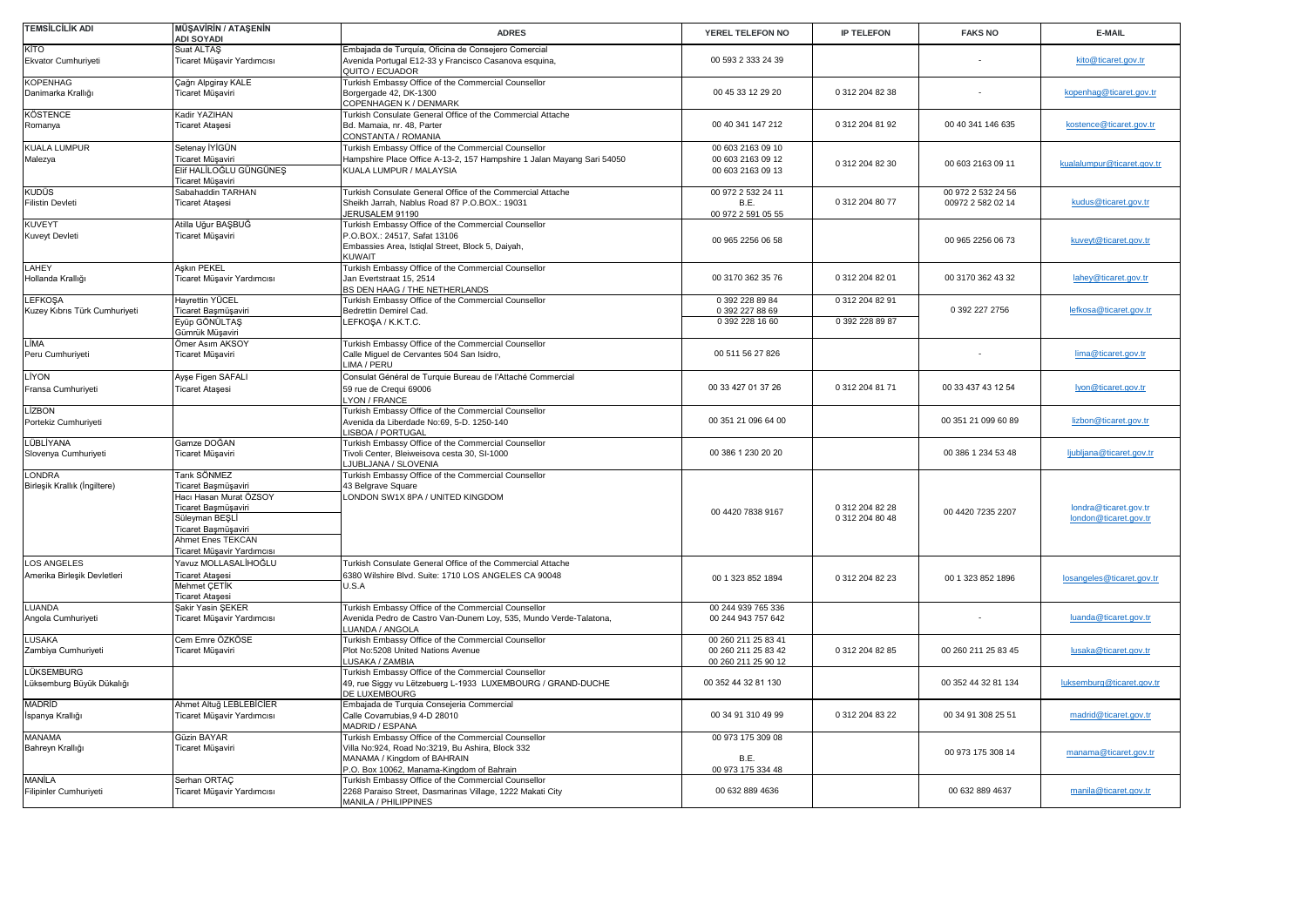| TEMSİLCİLİK ADI                                | <b>MÜŞAVİRİN / ATAŞENİN</b><br><b>ADI SOYADI</b>                                                                                                             | <b>ADRES</b>                                                                                                                                                                                                                         | YEREL TELEFON NO                            | <b>IP TELEFON</b>                  | <b>FAKS NO</b>       | E-MAIL                     |
|------------------------------------------------|--------------------------------------------------------------------------------------------------------------------------------------------------------------|--------------------------------------------------------------------------------------------------------------------------------------------------------------------------------------------------------------------------------------|---------------------------------------------|------------------------------------|----------------------|----------------------------|
| <b>MAPUTO</b><br>Mozambik Cumhuriyeti          | Mustafa YILMAZ<br>Ticaret Müşavir Yardımcısı                                                                                                                 | Turkish Embassy Office of the Commercial Counsellor<br>Av Marginal, 3901<br>MAPUUTO / MOZAMBIQUE                                                                                                                                     | 00 258 21 494 122                           |                                    | 00 258 21 494 124    | maputo@ticaret.gov.tr      |
| MARSİLYA<br>Fransa Cumhuriyeti                 | Serdar ALPER<br><b>Ticaret Ataşesi</b>                                                                                                                       | Turkish Embassy Office of the Commercial Counsellor<br>180 Avenue Du Prado 13008,<br>MARSEILLE / FRANCE                                                                                                                              | 00 33 4 91 28 60 30                         |                                    | 00 33 491 17 90 06   | marsilya@ticaret.gov.tr    |
| <b>MEKSİKO</b><br>Birleşik Meksika Devletleri  | Inci Selin BAL SALKIM<br>Ticaret Müşaviri                                                                                                                    | Embajada de Turquia Oficina de Consejero Commercial<br>Arquimedes 199 Oficina: 402, Col. Polanco, Del. Miguel Hidalgo, C.P.:<br>1560, Ciudad de MEXICO CDMX                                                                          | 00 52 55 52 54 10 27                        |                                    | 00 52 55 52 54 10 27 | meksika@ticaret.gov.tr     |
| <b>MELBURN</b><br>Avustralya                   | Tayfun KILIÇ<br>Ticaret Ataşesi                                                                                                                              | Turkish Consulate General Office of the Commercial Attache<br>Level 8, 24 Albert Road South Melbourne VIC 3205<br>MELBOURNE / AUSTRALIA                                                                                              | 00 61 3 9682 5448                           | 0 312 204 81 74                    |                      | melburn@ticaret.gov.tr     |
| MİAMİ<br>Amerika Birleşik Devletleri           | Murat YARAT<br>Ticaret Ataşesi                                                                                                                               | Turkish Consulate General Office of the Commercial Attache<br>80 SW 8th St #2700, MIAMI, FL 33130<br>U.S.A                                                                                                                           | 00 1 786 431 11 84                          |                                    | 00 1 786 431 18 33   | miami@ticaret.gov.tr       |
| <b>MİLANO</b><br>İtalya Cumhuriyeti            | Emre Orhan ÖZTELLİ<br>Ticaret Ataşesi                                                                                                                        | Turkish Consulate General Office of the Commercial Attache<br>Via Antonio Canova, 36 - 20145<br>MILANO / ITALIA                                                                                                                      | 00 39 02 33601241                           | 0 312 204 80 05                    | 00 39 02 3311497     | milano@ticaret.gov.tr      |
| MİNSK<br>Belarus Cumhuriyeti<br>(Beyaz Rusya)  | Ergüç ÜLKER<br>Ticaret Müşaviri                                                                                                                              | Turkish Embassy Office of the Commercial Counsellor<br>Ul. Yanki Kupalı 25, Juravinka Center Floor 3 No:333<br>MINSK / REPUCLIC OF BELARUS                                                                                           | 00 375 25 744 58 66<br>00 375 25 700 70 07  | 0 312 204 82 55                    | 00 375 17 200 39 77  | minsk@ticaret.gov.tr       |
| <b>MOSKOVA</b><br>Rusya Federasyonu            | Feridun BAŞER<br>Ticaret Başmüşaviri<br>Alper ERİTEN<br>Ticaret Başmüşaviri<br>Murat Haydar ÖZTÜRK<br>Ticaret Müşaviri<br>Serkan AYYILDIZ<br>Gümrük Müşaviri | Turkish Embassy Office of the Commercial Counsellor<br>7. Rostovski Pereulok D.12 115127<br>MOSCOW / RUSSIAN FEDERATION                                                                                                              | 00 7 499 246 39 89<br>00 7 499 246 14 89    | 0 312 204 82 70                    | 00 7 499 246 49 89   | moskova@ticaret.gov.tr     |
| <b>MUMBAİ</b><br>Hindistan Cumhuriyeti         | Hüseyin AYDIN<br>Ticaret Ataşesi                                                                                                                             | Turkish Consulate General Office of the Commercial Attache<br>No:19, 17th Floor, Kanchanjunga Building 72, Pedder Road<br>MUMBAI 400 026 / INDIA                                                                                     | 00 91 22 23851417<br>00 91 22 23851418      |                                    | 00 91 22 23851419    | mumbai@ticaret.gov.tr      |
| <b>MUSKAT</b><br>Umman Sultanlığı              | Ece AKSOP<br>Ticaret Müşaviri                                                                                                                                | Turkish Embassy Office of the Commercial Counsellor<br>P.O.Box .3408, P.C. 111, Central Post Office<br>South Al Ghubra, Near Grand Mosque, Way No: 3709, Building No: 1129,<br>Flat No:1 MUSCAT / SULTANATE OF OMAN                  | 00 968 245 95 544<br>00 968 245 95 502      |                                    | 00 968 245 90 055    | muskat@ticaret.gov.tr      |
| MÜNİH<br>Almanya Federal Cumhuriyeti           | Ayman Ertem COBAN<br><b>Ticaret Ataşesi</b>                                                                                                                  | Generalkonsulat Der Republik Türkei Der Handelsattache<br>Goethe Strasse 10 80336<br>MUNCHEN / DEUTSCHLAND                                                                                                                           | 00 49 89 54344316                           | 0 312 204 80 72                    | 00 49 89 543 44 317  | munih@ticaret.gov.tr       |
| <b>NAİROBİ</b><br>Kenya Cumhuriyeti            | Murat Can KILINC<br>Ticaret Müşavir Yardımcısı                                                                                                               | Turkish Embassy Office of the Commercial Counsellor<br>Gigiri Road, off Limuru Road P.O. Box 64748 00620<br>NAIROBI / KENYA                                                                                                          | 00 254 20 712 47 79                         |                                    | 00 254 20 712 27 93  | nairobi@ticaret.gov.tr     |
| <b>NEW YORK</b><br>Amerika Birleşik Devletleri | skender BALCI<br><b>Ticaret Ataşesi</b><br>Ahmet Selçuk NALBAT<br><b>Ticaret Ataşesi</b>                                                                     | Turkish Consulate General Office of the Commercial Attache<br>605 3rd Ave 30th Floor, NEW YORK, N.Y. 10158<br>U.S.A                                                                                                                  | 00 1 212 687 15 30<br>00 1 212 687 15 31    | 0 312 204 81 84                    |                      | newyork@ticaret.gov.tr     |
| NOVOROSSİSK/KRASNODAR<br>Rusya Federasyonu     |                                                                                                                                                              | Turkish Consulate General Office of the Commercial Attache<br>Ulitsa Svabodı 73<br>NOVOROSSIYSK / RUSSIAN FEDERATION                                                                                                                 | 00 7 86 17 64 44 23                         | 0 312 204 82 61                    |                      | novorossisk@ticaret.gov.tr |
| <b>ODESA</b><br>Ukrayna                        | Dicle TEMİZSOY<br>Ticaret Ataşesi                                                                                                                            | Turkish Consulate General Office of the Commercial Attache<br>Jukovskogo Sk. No:33 Ofis No: 406 65045<br>ODESA / UKRAINE                                                                                                             | 00 380 487 227 005<br>00 380 487 227 107    | 0 312 204 82 16                    | 00 380 487 222 414   | odesa@ticaret.gov.tr       |
| OSLO<br>Norveç Krallığı                        | Alper Sadık TOKÖZLÜ<br>Ticaret Başmüşaviri                                                                                                                   | Turkish Embassy Office of the Commercial Counsellor<br>Fridtjof Nansens Plass 9 0160<br>OSLO / NORWAY                                                                                                                                | 00 47 21 39 39 72                           |                                    | 00 47 22 42 07 33    | oslo@ticaret.gov.tr        |
| <b>OTTAVA</b><br>Kanada                        | Hasan KOCASOY<br>Ticaret Müşaviri                                                                                                                            | Turkish Embassy Office of the Commercial Counsellor<br>197 Wurtemburg St OTTAWA On K1N 8L9<br>OTTAWA / CANADA                                                                                                                        | 00 1 613 / 789 20 90                        | 0 312 204 81 48                    | 00 1 613 / 789 23 06 | ottava@ticaret.gov.tr      |
| <b>PARIS</b><br>Fransa Cumhuriyeti             | H.Sibel KAPLAN<br>Ticaret Başmüşaviri                                                                                                                        | Ambassade de Turquie Bureau du Conseiller Commercial<br>16, Avenue de Lamballe 75016<br>PARIS / FRANCE                                                                                                                               | 00 33 1 45 25 29 63                         | 0 312 204 82 71<br>0 312 204 83 15 | 00 33 1 45 24 27 14  | paris@ticaret.gov.tr       |
| PEKİN<br>Çin Halk Cumhuriyeti                  | Hakan KIZARTICI<br>Ticaret Başmüşaviri<br><b>Uğur KILICARSLAN</b><br>Ticaret Müşaviri<br>Sezgin TAŞKIN<br>Ticaret Müşavir Yardımcısı                         | Turkish Embassy Office of the Commercial Counsellor<br>Office & Apperment Building Kempinski Hotel Beijing Lufthansa Center, 50<br>Liangmaqiao Road, Chaoyang District Unit: C 812 A, BEIJING 100016 /<br>PEOPLE'S REPUBLIC of CHINA | 00 86 10 64 64 95 38                        |                                    | 00 86 10 64 64 22 68 | pekin@ticaret.gov.tr       |
| <b>PODGORITSA</b><br>Karadağ                   | Fatma Derya KOÇ<br>Ticaret Müşaviri                                                                                                                          | Turkish Embassy Office of the Commercial Counsellor<br>Radosava Burica, br.23/81000,<br>PODGORICA / MONTENEGRO                                                                                                                       | 00 382 20 648 148                           | 0 312 204 80 38<br>0 312 204 94 10 | 00 382 20 648 149    | podgorica@ticaret.gov.tr   |
| PRAG<br>Çek Cumhuriyeti                        | Abdullah ACAR<br>Ticaret Müşaviri                                                                                                                            | Turkish Embassy Office of the Commercial Counsellor<br>Na Orechovce 69 16200 PRAGUE 6<br><b>CZECH REPUBLIC</b>                                                                                                                       | 00 420 224 311 944<br>00 420 224 311 402-16 | 0 312 204 82 78                    | 00 420 220 94 12 67  | prag@ticaret.gov.tr        |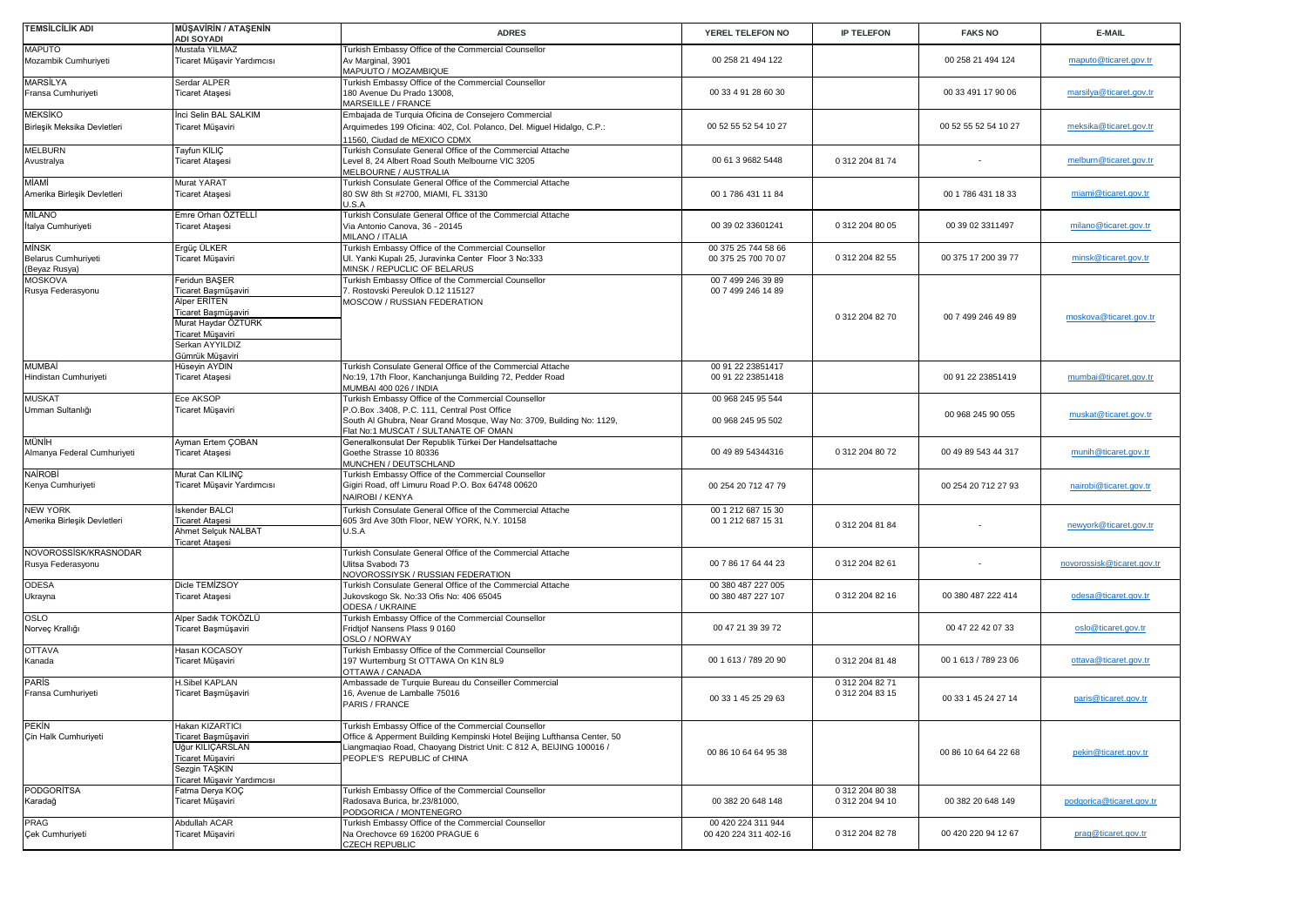| <b>TEMSİLCİLİK ADI</b>         | <b>MÜŞAVİRİN / ATAŞENİN</b><br>ADI SOYADI | <b>ADRES</b>                                                               | YEREL TELEFON NO                     | <b>IP TELEFON</b> | <b>FAKS NO</b>        | E-MAIL                    |
|--------------------------------|-------------------------------------------|----------------------------------------------------------------------------|--------------------------------------|-------------------|-----------------------|---------------------------|
| <b>PRETORYA</b>                | Demet Işıl KARAKURT                       | Turkish Embassy Office of the Commercial Counsellor                        |                                      |                   |                       |                           |
| Güney Afrika Cumhuriyeti       | Ticaret Müşaviri                          | -. O. Box: 56014, Arcadia, 0007<br>PRETORIA / SOUTH AFRICA                 | 00 2712 342 60 51                    |                   | 00 2712 342 60 58     | pretoria@ticaret.gov.tr   |
| <b>PRISTINE</b>                | Onur TEKYILDIZ                            | Turkish Embassy Office of the Commercial Counsellor                        |                                      |                   |                       |                           |
| Kosova Cumhuriyeti             | Ticaret Müşaviri                          | İmzot Nike Prella Street No:42 Ulpiane<br>PRISHTINA / KOSOVA               | 00 383 38 554699                     | 0 312 204 80 85   | 00 383 38 554688      | pristina@ticaret.gov.tr   |
| <b>RABAT</b>                   | Önder DUMAN                               | Turkish Embassy Office of the Commercial Counsellor                        | 00 212 537 76 76 01                  |                   |                       |                           |
| Fas Krallığı                   | Ticaret Müşaviri                          | 4, rue Tiflet Hassan<br>RABAT / MAROC                                      | 00 212 537 66 15 22                  | 0 312 204 82 08   | 00 212 537 76 76 42   | rabat@ticaret.gov.tr      |
| <b>ROMA</b>                    | Malik BELHAN                              | Ambasciata di Turchia Ufficio Commerciale                                  | 00 39 06 592 23 34                   |                   |                       |                           |
| İtalya Cumhuriyeti             | Ticaret Müşaviri                          | Viale Pasteur 77/8, 00144 EUR,<br>ROMA / ITALY                             | 00 39 06 592 51 17                   | 0 312 204 80 86   | 00 39 06 591 79 84    | roma@ticaret.gov.tr       |
| RÍYAD                          | Mustafa Kemal GÜNAY                       | Turkish Embassy Office of the Commercial Counsellor                        | 00 966 11 288 58 86                  |                   |                       |                           |
| Suudi Arabistan Krallığı       | Ticaret Müşaviri                          | Al Rossais Commercial Center                                               | 00 966 11 461 27 59                  |                   |                       |                           |
|                                |                                           | 4th Floor Office no:406 Olaya Street, Riyadh 12211,                        |                                      |                   | 00 966 11 288 58 83   | riyad@ticaret.gov.tr      |
|                                |                                           | KINGDOM OF SAUDI ARABIA                                                    |                                      |                   |                       |                           |
| <b>ROTTERDAM</b>               | Ömer Tarık GENÇOSMANOĞLU                  | Turkish Consulate General Office of the Commercial Attache                 |                                      |                   |                       |                           |
| Hollanda Krallığı              | Ticaret Ataşesi                           | Rotterdam Chamber of Commerce Building Blaak 40, 3011 TA                   | 00 31 10 412 42 12                   | 0 312 204 80 95   | 00 31 10 752 37 39    | rotterdam@ticaret.gov.tr  |
|                                |                                           | ROTTERDAM / THE NETHERLANDS                                                |                                      |                   |                       |                           |
| <b>SAO PAULO</b>               | Cansu DİNÇER ZEYBEK                       | Escritorio Commercial do Consulado General da Turquia em Sao Paulo         |                                      |                   |                       |                           |
|                                |                                           |                                                                            | 00 55 11 3045 1733                   | 0 312 204 83 30   |                       |                           |
| Brezilya Federatif Cumhuriyeti | Ticaret Ataşesi                           | Rua Gomes de Carvalho, 1581-Conjunto 810, Itaim Office Tower Villa Olimpia |                                      |                   | 00 55 11 3045 1899    | saopaulo@ticaret.gov.tr   |
|                                |                                           | Post Code: 04547-006 SAO PAULO / SP/ BRAZIL                                |                                      |                   |                       |                           |
| <b>SANA</b>                    |                                           | Turkish Embassy Office of the Commercial Counsellor                        | 00 967 1 430 402                     |                   |                       |                           |
| Yemen Cumhuriyeti              |                                           | Hadda St., Hadda City, P.O.Box:18740                                       |                                      |                   | 00 967 1 430 403      | sana@ticaret.gov.tr       |
|                                |                                           | Sana'a / YEMEN                                                             | 00 967 1 430 403                     |                   |                       |                           |
| <b>SANTIAGO</b>                | Elçin EDİS                                | Embajada de Turquia Consejeria Commercial                                  |                                      |                   |                       |                           |
| Şili Cumhuriyeti               | Ticaret Müşaviri                          | Barros Errazuriz 1954 Of. 1204 Providencia,                                | 00 56 2 247 090 09                   | 0 312 204 82 47   | 00 56 2 237 894 42    | santiago@ticaret.gov.tr   |
|                                |                                           | SANTIAGO / CHILE                                                           |                                      |                   |                       |                           |
| SARAYBOSNA                     | Kadriye Sevgin GÜNGÖR                     | Turkish Embassy Office of the Commercial Counsellor                        |                                      |                   |                       |                           |
| Bosna Hersek                   | Ticaret Müşaviri                          | Vilsonovo Šetalište bb 71000                                               | 00 387 33 665 988                    | 0 312 204 81 52   | 00 387 33 208 562     | saraybosna@ticaret.gov.tr |
|                                |                                           | SARAJEVO-BOSNA / HERZEGOVINA                                               |                                      |                   |                       |                           |
| <b>SELANİK</b>                 | Mehmet Serkan BURALI                      | Turkish Consulate General, Office of the Commercial Attache                |                                      |                   |                       |                           |
| Yunanistan Cumhuriyeti         | Ticaret Ataşesi                           | Tsimiski 43 Fl 3th 54623                                                   | 00 30231 025 44 60                   | 0 312 204 83 23   | 00 30231 025 44 48    | selanik@ticaret.gov.tr    |
|                                |                                           | THESSALONIKI / GREECE                                                      |                                      |                   |                       |                           |
| <b>SEUL</b>                    | Münir OĞUZ                                | Turkish Embassy Office of the Commercial Counsellor                        |                                      |                   | 00 82 2 796 21 77     |                           |
| Kore Cumhuriyeti               | Ticaret Müşaviri                          | Vivien Corporation Building 4, 4-52 Subinggo-dong Yongsan-ku               |                                      |                   | 00 82 2 794 13 88     |                           |
|                                | Ayşe FERDAĞ TEKİN                         | SEOUL / KOREA                                                              | 00 82 2 794 13 82                    | 0 312 204 80 17   |                       | seul@ticaret.gov.tr       |
|                                | Ticaret Müşaviri                          |                                                                            |                                      |                   |                       |                           |
| <b>SİDNEY</b>                  | Selçuk BOZOK                              | Turkish Consulate General Office of the Commercial Attache                 |                                      |                   |                       |                           |
| Avustralya                     | Ticaret Ataşesi                           | Level 7 Suite 7.02 25 Bligh Street SYDNEY, 2000 NSW                        | 00 61 2 9233 3494                    | 0 312 204 83 01   | 00 61 2 9232 0229     | sidney@ticaret.gov.tr     |
|                                |                                           | SYDNEY / AUSTRALIA                                                         |                                      |                   |                       |                           |
| <b>SİNGAPUR</b>                | Müge Dağlı DURUKAN                        | Turkish Embassy Office of the Commercial Counsellor                        |                                      |                   |                       |                           |
| Singapur Cumhuriyeti           | Ticaret Müşaviri                          | 2 Shenton Way, SGX Centre 1#10-03 068804                                   | 00 65 6533 33 85                     | 0 312 204 82 89   |                       | singapur@ticaret.gov.tr   |
|                                |                                           | SINGAPORE                                                                  |                                      |                   |                       |                           |
| <b>SOFYA</b>                   | Okan PAKBEŞE                              | Turkish Embassy Office of the Commercial Counsellor                        | 00 359 2 958 12 02                   |                   |                       |                           |
| Bulgaristan Cumhuriyeti        | Ticaret Müşaviri                          | Cherni Vrah Blvd. 8. Floor, 1407                                           | 00 359 2 854 87 25                   |                   |                       |                           |
|                                | Sinem TAŞTAN                              | SOFIA / BULGARIA                                                           |                                      | 0 312 204 82 03   | 00 359 2 958 14 25    | sofya@ticaret.gov.tr      |
|                                | Ticaret Müşavir                           |                                                                            |                                      |                   |                       |                           |
| <b>STOKHOLM</b>                | Betül AY                                  | Turkish Embassy Office of the Commercial Counsellor                        |                                      |                   |                       |                           |
|                                |                                           | Karlavagen 71, 114 49                                                      | 00 46 8 661 64 83                    | 0 312 204 82 99   | 00 46 8 666 96 25     | stockholm@ticaret.gov.tr  |
| İsveç Krallığı                 | Ticaret Müşavir Yardımcısı                | STOCKHOLM / SWEDEN                                                         |                                      |                   |                       |                           |
| <b>STRAZBURG</b>               |                                           |                                                                            | 00 33 3 / 69 14 66 65                |                   |                       |                           |
|                                |                                           | Consulat Général de Turquie Bureau de l'Attaché Commercial                 |                                      |                   | 00 33 3 / 69 14 66 65 | strazburg@ekonomi.gov.tr  |
| Fransa Cumhuriyeti             |                                           | 17 Rue Auguste Lamey 67000                                                 | SİRET Numarası<br>791 594 658 000 19 |                   |                       |                           |
|                                |                                           | STRASBOURG / FRANCE                                                        |                                      |                   |                       |                           |
| <b>STUTTGART</b>               | Mehmet Ali ÇOLAKOĞLU                      | Generalkonsulat Der Republik Türkei Der Handelsattache                     | 00 49 711 16 66 75 80                |                   | 00 49 711 54 09 65 07 |                           |
| Almanya Federal Cumhuriyeti    | Ticaret Ataşesi                           | Kernerstrasse 19-B, D-70182                                                | 00 49 711 54 09 65 05                |                   |                       | stuttgart@ticaret.gov.tr  |
|                                |                                           | STUTTGART / DEUTSCHLAND                                                    | 00 49 711 54 09 65 09                |                   |                       |                           |
| ST. PETERSBURG                 | Çağrı DOĞAN                               | Turkish Consulate General Office of the Commercial Attache                 | 00 7 812 271 25 90                   |                   | 00 7 812 577 42 90    |                           |
| Rusya Federasyonu              | Ticaret Ataşesi                           | 1911036, 7-ya Sovetskaya Ulitsa, No:24                                     | 00 7 812 271 30 14                   |                   |                       | petersburg@ticaret.gov.tr |
|                                |                                           | ST.PETERSBURG / RUSSIAN FEDERATION                                         |                                      |                   |                       |                           |
| <b><i>ŞANHAY</i></b>           | Murat KOCABAŞ                             | Turkish Consulate General Office of the Commercial Attache                 |                                      |                   |                       |                           |
| Çin Halk Cumhuriyeti           | <b>Ticaret Ataşesi</b>                    | 055 Zhong Shan (W) Road SOHO Zhong Shan Plaza                              | 00 86 21 643 78 302                  |                   | 00 86 21 643 30 221   | sanghay@ticaret.gov.tr    |
|                                | Mustafa AKSEL                             | Room No: 806 SHANGHAI 200051 / P.R.C                                       |                                      |                   |                       |                           |
|                                | <b>Ticaret Ataşesi</b>                    |                                                                            |                                      |                   |                       |                           |
|                                |                                           | Turkish Consulate General Office of the Commercial Attaché                 | 00 1 312 410 90 05                   |                   |                       |                           |
|                                | Uğur ÖZTÜRK                               |                                                                            |                                      |                   |                       | chicago@ticaret.gov.tr    |
| Amerika Birleşik Devletleri    | Ticaret Ataşesi                           | 455 N Cityfront Plaza Dr. (NBC Tower) Suite:2900, CHICAGO, IL 60611        | 00 1 312 410 90 07                   | 0 312 204 82 29   | 00 1 312 410 9006     |                           |
|                                |                                           | J.S.A                                                                      |                                      |                   |                       |                           |
|                                | Cengiz GÜRSEL                             | Turkish Embassy Office of the Commercial Counsellor                        | 00 98 21 33 91 35 92                 |                   |                       |                           |
| İran İslam Cumhuriyeti         |                                           | Ferdowsi Ave. No:337 TEHRAN 11444 / IRAN                                   | 00 98 21 33 92 62 46                 |                   |                       |                           |
| <b>SİKAGO</b><br><b>TAHRAN</b> | Ticaret Başmüşaviri<br>Abdullah OSKAY     | P.O.Box:11155/8758                                                         |                                      | 0 312 204 82 88   | 00 98 21 33 92 49 52  | tahran@ticaret.gov.tr     |